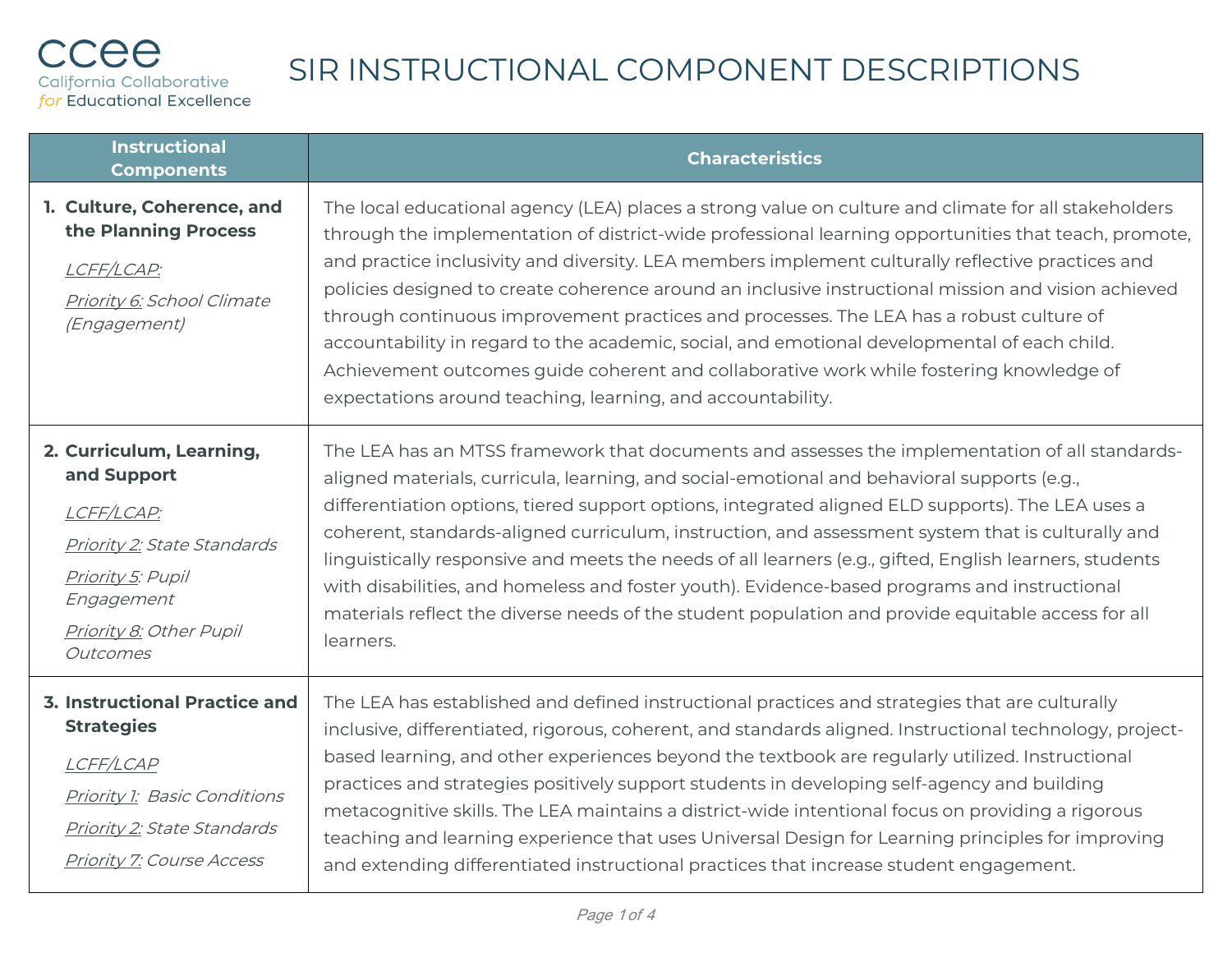| <b>Instructional</b><br><b>Components</b>                                                                                                                  | <b>Characteristics</b>                                                                                                                                                                                                                                                                                                                                                                                                                                                                                                                                                                                                                                                                                                                                                                                                           |
|------------------------------------------------------------------------------------------------------------------------------------------------------------|----------------------------------------------------------------------------------------------------------------------------------------------------------------------------------------------------------------------------------------------------------------------------------------------------------------------------------------------------------------------------------------------------------------------------------------------------------------------------------------------------------------------------------------------------------------------------------------------------------------------------------------------------------------------------------------------------------------------------------------------------------------------------------------------------------------------------------|
| <b>4. Social-Emotional and</b><br><b>Behavioral Health and</b><br><b>Development</b><br>LCFF/LCAP:<br>Priority 6: School Climate                           | Social-emotional and behavioral (SEB) well-being of the whole child is a critical component in the<br>LEA's mission and vision. Identified social-emotional and behavioral skills are integrated into the<br>curriculum, instructional practices, and resources identified for student support and school capacity<br>building. Social-emotional and behavioral health is embedded in LEA policies and practices and is<br>modeled by adults.                                                                                                                                                                                                                                                                                                                                                                                    |
| 5. Assessment and<br><b>Accountability</b><br>LCFF/LCAP:<br><b>Priority 2: State Standards</b><br><b>Priority 4: Pupil Achievement</b>                     | The LEA has a systemic process to measure and analyze student data—academic, behavior, and<br>Social Emotional Learning-that drives the accountability system for all stakeholders (classroom to<br>boardroom and home) and informs a continuous improvement process. The LEA's system of<br>assessment ensures that all students are provided with, know, and understand clear learning<br>targets in all courses and at all grade levels with the goal that each student comprehends precisely<br>what and how to attain mastery of key skills and concepts. The system includes targeted and on-<br>going assessment of ELs to ensure they are moving toward advanced levels of English,<br>reclassification, and closing the academic language gap.                                                                          |
| <b>6. Student and Family</b><br><b>Engagement</b><br>LCFF/LCAP:<br>Priority 3: Parental<br>Involvement (Engagement)<br><b>Priority 5: Pupil Engagement</b> | The LEA practices two-way communication that reflects the cultural and linguistic needs of families<br>in the community and provides resources and activities that give students agency, promotes<br>student leadership, and provides a space for active family and community engagement. The<br>district has both systems and supports in place to successfully engage families and students in an<br>adaptive learning environment (e.g., distance learning, blended learning, flipped classroom),<br>internet connectivity, devices, orientation, and guidance on hybrid learning environments. Clear<br>two-way communication is used with families and cultivates a clear understanding of steps and<br>progress required for students to show mastery of skills, concepts, and grade-level and graduation<br>requirements. |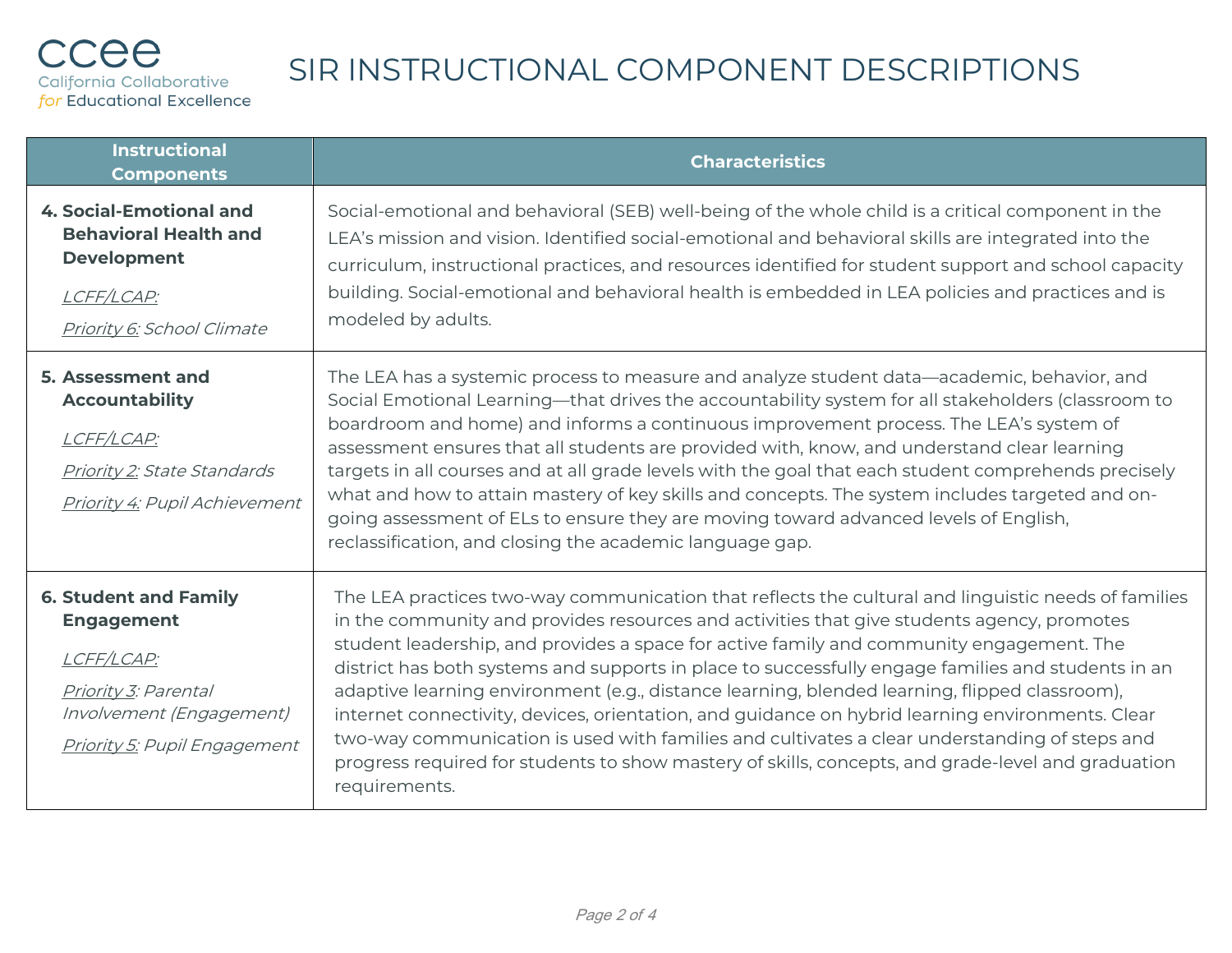| <b>Instructional</b><br><b>Components</b>                                                                                                  | <b>Characteristics</b>                                                                                                                                                                                                                                                                                                                                                                                                                                                                                                                                                                                                                                                                                |
|--------------------------------------------------------------------------------------------------------------------------------------------|-------------------------------------------------------------------------------------------------------------------------------------------------------------------------------------------------------------------------------------------------------------------------------------------------------------------------------------------------------------------------------------------------------------------------------------------------------------------------------------------------------------------------------------------------------------------------------------------------------------------------------------------------------------------------------------------------------|
| 7. School-based<br><b>Instructional Leadership</b><br><b>Teams (ILTs)</b><br>LCFF/LCAP:<br>Priority 6: School Climate                      | Instructional Leadership Teams (ILTs) exist in every school in the LEA and are representative across<br>grades and disciplines with members that make culturally responsive data-driven decisions to design<br>instruction for all students and their needs. ILTs facilitate site-based professional learning and support<br>the implementation of district and site programs and efforts. The LEA has written expectations for<br>ILTs roles, responsibilities, and team membership and provides professional development on the<br>purpose, process, facilitation, and outcomes for leadership teams.                                                                                               |
| <b>8. Administrative Coaching</b><br>and Leadership                                                                                        | Infrastructures across the LEA support, promote, and enhance a collaborative culture for district and<br>site administrator effectiveness in management and instructional leadership. Data (academic, social-<br>emotional, and behavioral) are consistently used to monitor instruction and inform stakeholders'<br>engagement. Consistent leadership coaching and mentoring provides principals the opportunity to<br>reflect on, monitor, adjust, and increase effectiveness of their roles in strengthening instructional<br>practices to meet the needs of diverse learners.                                                                                                                     |
| <b>9. Professional Learning</b><br>and Coaching<br>LCFF/LCAP:<br><b>Priority 1: Basic Conditions</b><br><b>Priority 2: State Standards</b> | There is a professional learning plan that cultivates the development of a teaching and learning<br>culture through the eyes of a student and reflects the needs of all teaching staff. The LEA-wide data-<br>driven professional learning plan designed for all stakeholders focuses on effective instructional<br>practices that improve student academic, social-emotional, and behavioral learning. The data-based<br>professional learning opportunities the LEA provides are grounded in student performance and foster<br>collective responsibility for improving student outcomes. Instructional coaches support the<br>implementation and improvement of the tiered instructional practices. |